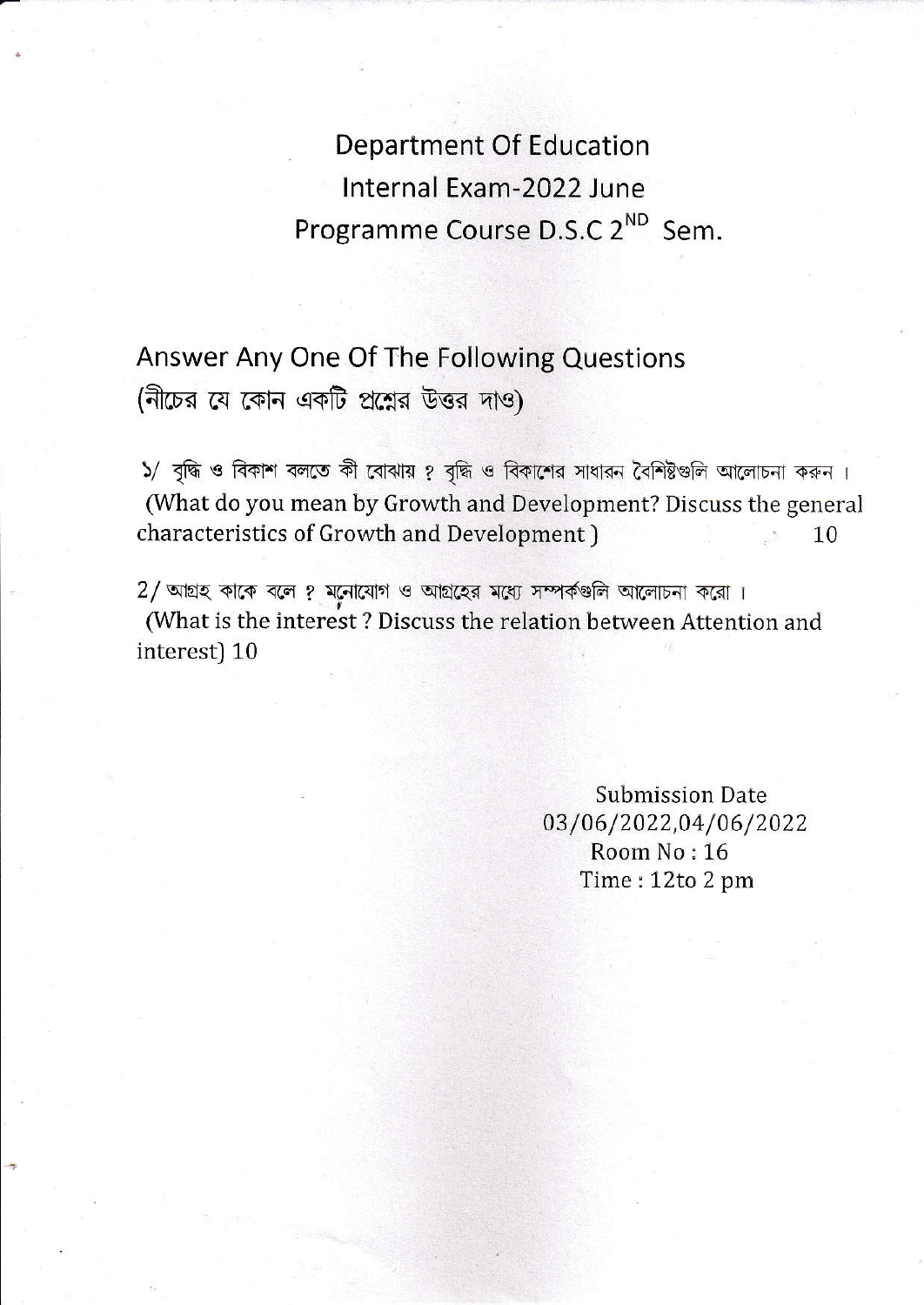## **Department Of Education** Internal Exam-2022 June Programme Course D.S.C 4TH Sem.

Answer Any One Of The Following Questions (নীচের যে কোন একটি প্রশ্নের উত্তর দাও)

১/শিক্ষার লক্ষ্য ও পাঠক্রম সম্পর্কে কোঠারি কমিশনের সুপারিশগুলি আলোচনা করো। (Discuss the recommendation of Kothari commission about educational aims and curriculum) 10

2/ সার্জেন্ট পরিকল্পনার উপর সংক্ষিপ্ত টীকা লেখ। (Write a short note on sergeant plan report (1944) 10

> **Submission Date** 03/06/2022,04/06/2022 Room No: 16 Time: 12to 2 pm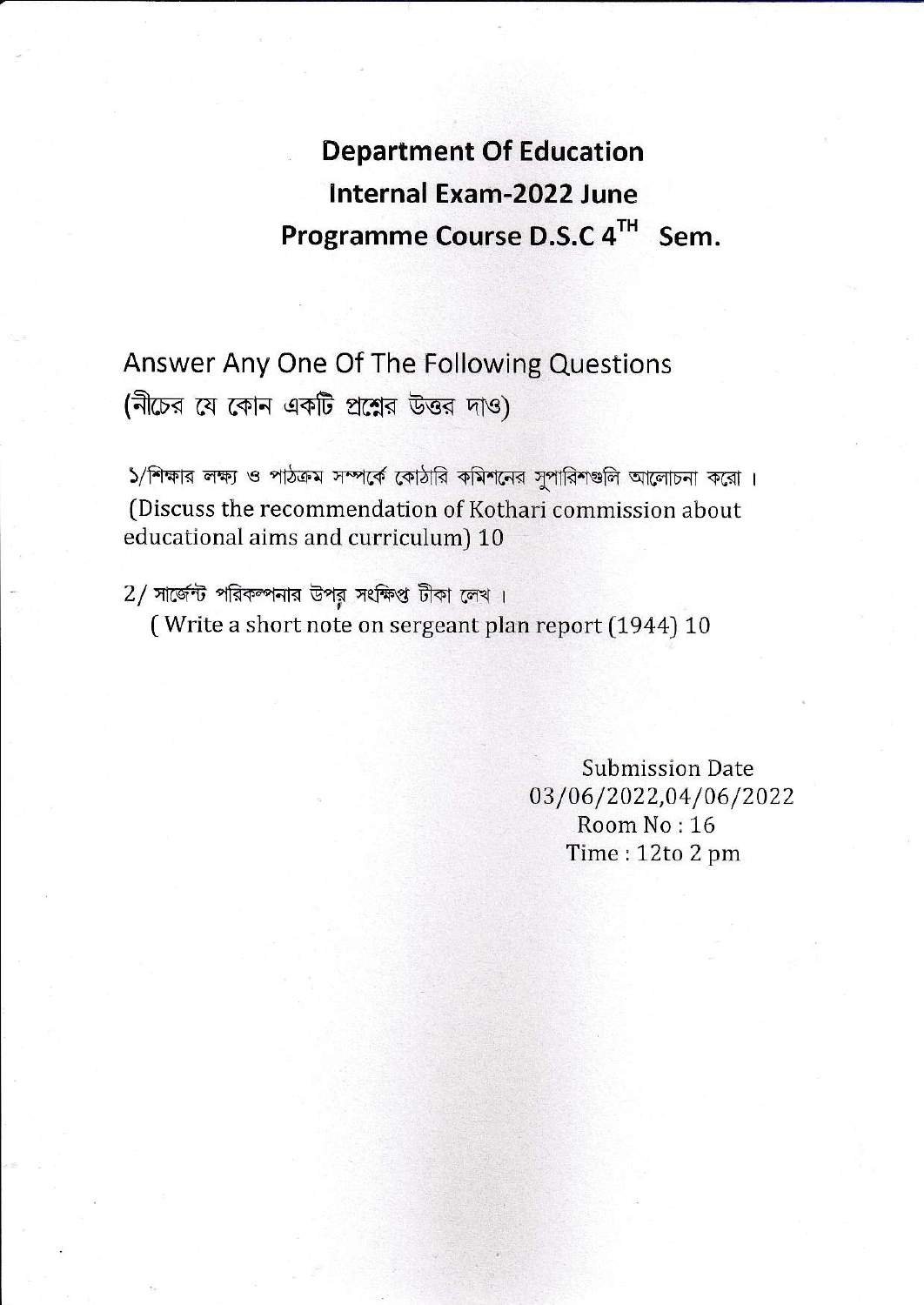## **Department Of Education Internal Exam-2022 June** Programme Course S.E.C 4<sup>th</sup> Sem.

প্রথম শ্রেণী পাঠ থেকে অষ্টম শ্রেণী পাঠ পর্যন্ত ৫ টি পাঠ পরিকল্পনা রচনা কর। (Create the 5 lesson plane in five to eight class) 20 (Marks)

> **Submission Date** 03/06/2022,04/06/2022 Room No: 16 Time: 12to 2 pm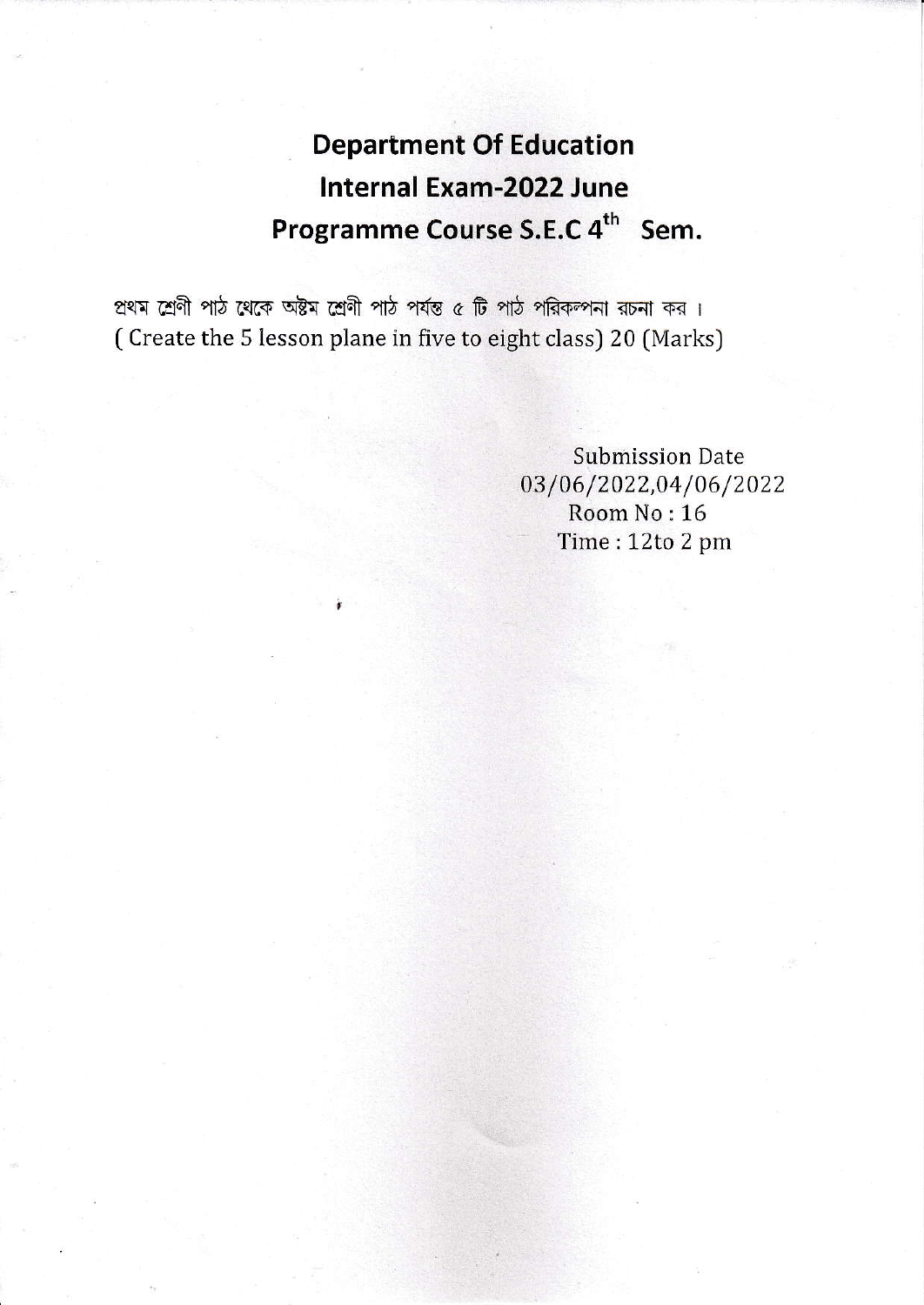## Department Of Education lnternal Exam-2022 June Programme Course D.S.C 6<sup>th</sup> Sem.

Answer Any One Of The Following Questions (নীচের যে কোন একটি প্রশ্নের উত্তর দাও)

 $5/$  নির্দেশনা কাকে বলে ? নির্দেশনা ও পরামর্শ দানের মধ্যে পার্থক্য লেখ।

(What is the guidance ? Write the difference between guidance and counseling ) 10

 $2/$  একজন আদর্শ পরামর্শ দাতার বৈশিষ্ট গুলি লেখ। (Write the characteristic of good counselor) 10

> Submission Date 03/06/2022,04/06/2022 Room No: 16 Time:1Zto2pm